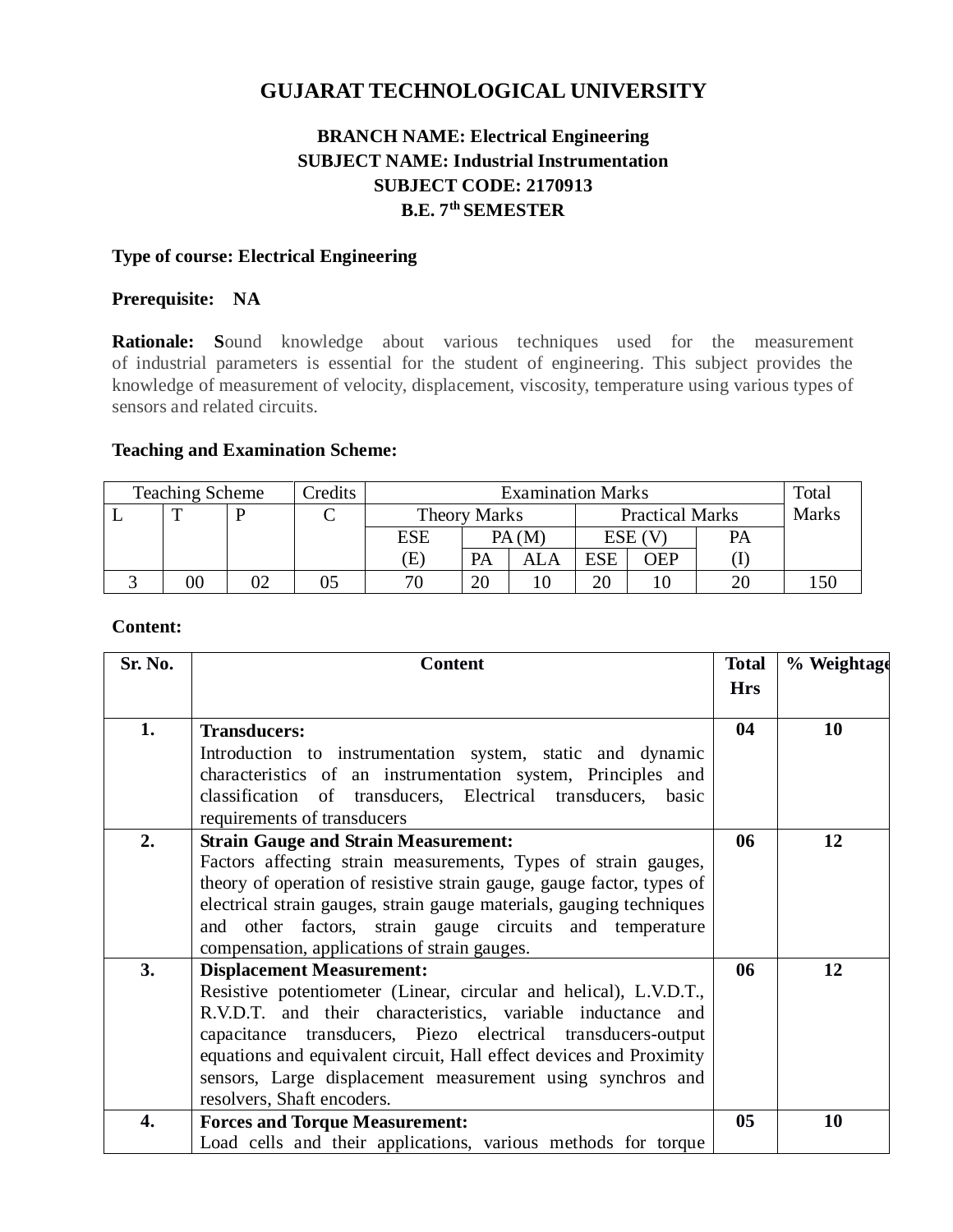|    | measurement. Use of torque wrenches                                                                                                                                                                                                                                                                                                                                                                                                                                                                                                                                     |                |    |
|----|-------------------------------------------------------------------------------------------------------------------------------------------------------------------------------------------------------------------------------------------------------------------------------------------------------------------------------------------------------------------------------------------------------------------------------------------------------------------------------------------------------------------------------------------------------------------------|----------------|----|
| 5. | <b>Pressure Measurement:</b><br>Mechanical devices like Diaphragm, Bellows, and Bourdon tube<br>for pressure measurement, Variable inductance and capacitance<br>transducers, Piezo electric transducers, L.V.D.T. for measurement<br>of pressure, Low pressure and vacuum pressure measurement using<br>Pirani gauge, McLeod gauge, Ionization gauge, Pressure gauge<br>calibration.                                                                                                                                                                                   | 06             | 12 |
| 6. | <b>Flow Measurement:</b><br>Differential pressure meter like Orifice plate, Venturi tube, flow<br>nozzle, Pitot tube, Rotameter, Turbine flow meter, Electro<br>magnetic flow meter, hot wire anemometer, Ultrasonic flow meter.                                                                                                                                                                                                                                                                                                                                        | 0 <sub>5</sub> | 10 |
| 7. | <b>Level Measurement:</b><br>Resistive, inductive<br>and capacitive techniques for level<br>measurement, Ultrasonic and radiation methods, Air purge system<br>(Bubbler method).                                                                                                                                                                                                                                                                                                                                                                                        | 04             | 8  |
| 8. | <b>Temperature Measurement:</b><br>Resistance type temperature sensors – RTD $&$ Thermister,<br>Thermocouples & Thermopiles, Laws of thermocouple<br>Fabrication of industrial thermocouples - Signal conditioning of<br>thermocouples output - Radiation methods of temperature<br>measurement - Radiation fundamentals - Total radiation &<br>selective radiation pyrometers – Optical pyrometer – Two colour<br>radiation pyrometers                                                                                                                                 | 06             | 14 |
| 9. | Digital Data Acquisition systems & control:<br>Use of signal conditioners, scanners, signal converters, recorders,<br>display devices, A/D & D/A circuits in digital data acquisition.<br>Instrumentation systems. Types of Instrumentation systems.<br>Components of an analog Instrumentation Data - Acquisition<br>system. Multiplexing systems. Uses of Data Acquisition systems.<br>Use of Recorders in Digital systems. Digital Recording systems.<br>Modern Digital Data Acquisition system. Analog Multiplexed<br>operation, operation of sample Hold circuits. | 06             | 12 |

# **Suggested Specification table with Marks (Theory):**

| Distribution of Theory Marks (%) |                |         |         |         |         |  |  |
|----------------------------------|----------------|---------|---------|---------|---------|--|--|
| R Level                          | <b>U</b> Level | A Level | N Level | E Level | C Level |  |  |
|                                  | 30             | 20      | 20      | 10      | 10      |  |  |

**Legends: R: Remembrance; U: Understanding; A: Application, N: Analyze and E: Evaluate C: Create and above Levels (Revised Bloom's Taxonomy)**

Note: This specification table shall be treated as a general guideline for students and teachers. The actual distribution of marks in the question paper may vary slightly from above table.

# **Reference Books:-**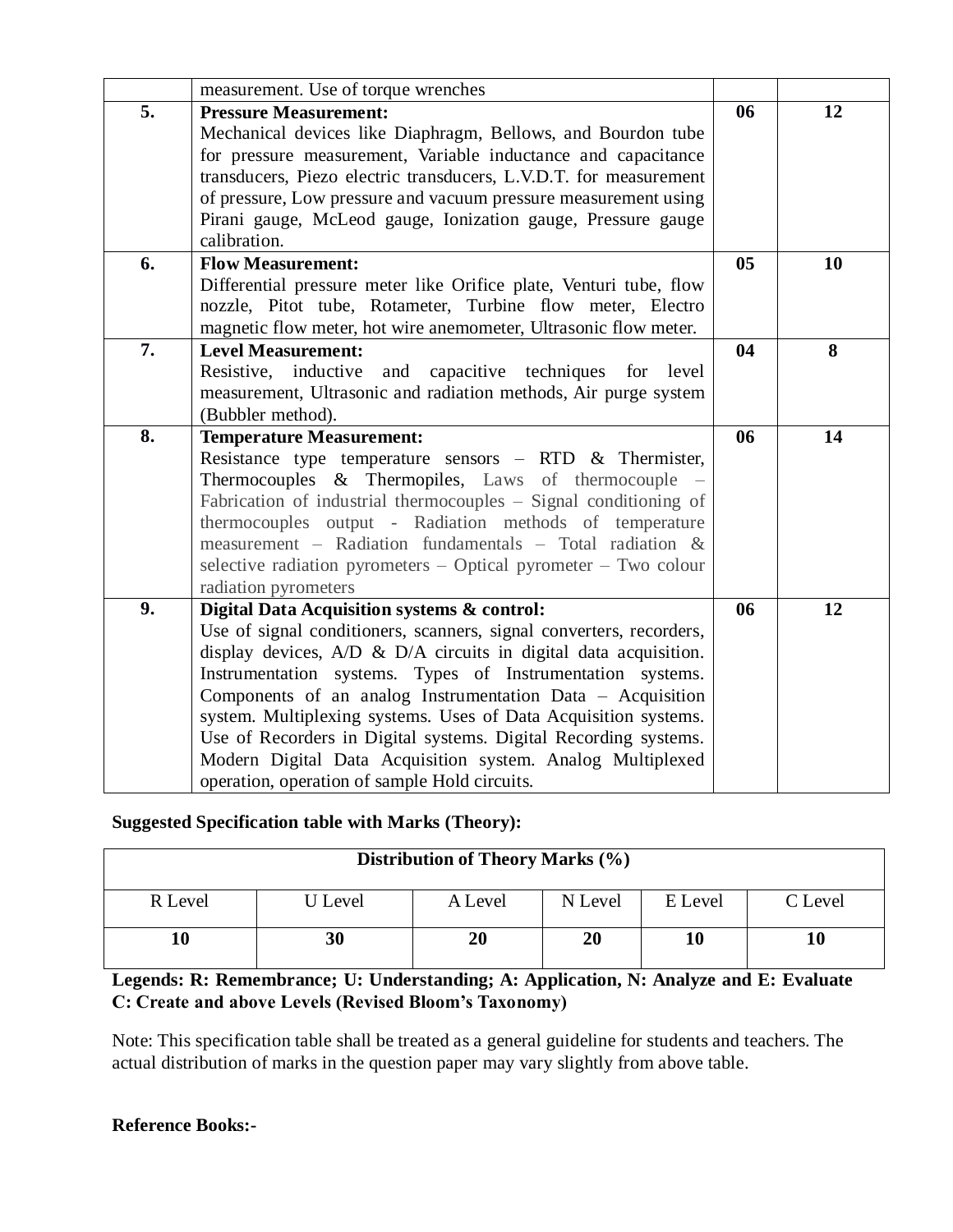- 1. Industrial Instrumentation & Control by S. K. Singh.TMH Publication
- 2. Electrical and Electronics Measurement and Instrumentation, By A. K. Shawney, Dhanpatrai & sons publications.
- 3. Measurement Systems Application and Design By E.O. Doebelin, TMH Publication
- 4. Principles of Industrial Instrumentation, D Patranabis, 3rd edition, Mc Graw hill
- 5. Mechanical & Industrial Measurements by R. K. Jain, Khanna pub

### **Course Outcome:**

The theory lectures and practical should be planned in such a manner that students can acquire different learning outcomes in cognitive, psychomotor and affective domain to demonstrate following course outcomes.

After learning the course the students should be able to:

- 1. Select a transducer based on its operating characteristics for the required application.
- 2. Check various available techniques available and select appropriate to obtain satisfactory task for the parameter to be measured.
- 3. Know advantages and limitations of selected techniques.
- 4. Interpret the measurement results and cause of any possible error.

# **Laboratory Work:**

#### **Directions for Laboratory work:**

- The list of experiments is given as a sample.
- Minimum 10 experiments should be carried out.
- Similar laboratory work fulfilling the objectives can also be considered.
- As far as possible, **printed manual should be preferred** so that students can concentrate in laboratory experiments and related study.

#### **List of Experiments:**

- 1. To study the measurement of weight using Strain gauge.
- 2. To study the measurement of linear displacement using Linear Variable Differential Transformer (LVDT).
- 3. To Study the measurement and control of temperature using Resistance Temperature Detector (RTD).
- 4. To Study the measurement and control of temperature using Thermocouple.
- 5. To Study the measurement and control of temperature using Thermistor.
- 6. To study the measurement of flow using Ultrasonic Flow meter.
- 7. To study the measurement of speed using Decoder.
- 8. To study the measurement of torque.
- 9. To study the measurement of force using Piezoelectric transducer.
- 10. To study Measurement of flow using Electromagnetic flow-meter.

#### **Design based Problems (DP)/Open Ended Problem:**

- 1. Select appropriate transducer for the measurement of specified parameter.
- 2. Design appropriate circuit that can be used for transducer.
- 3. Select calibration and compensation circuit to get accurate result.